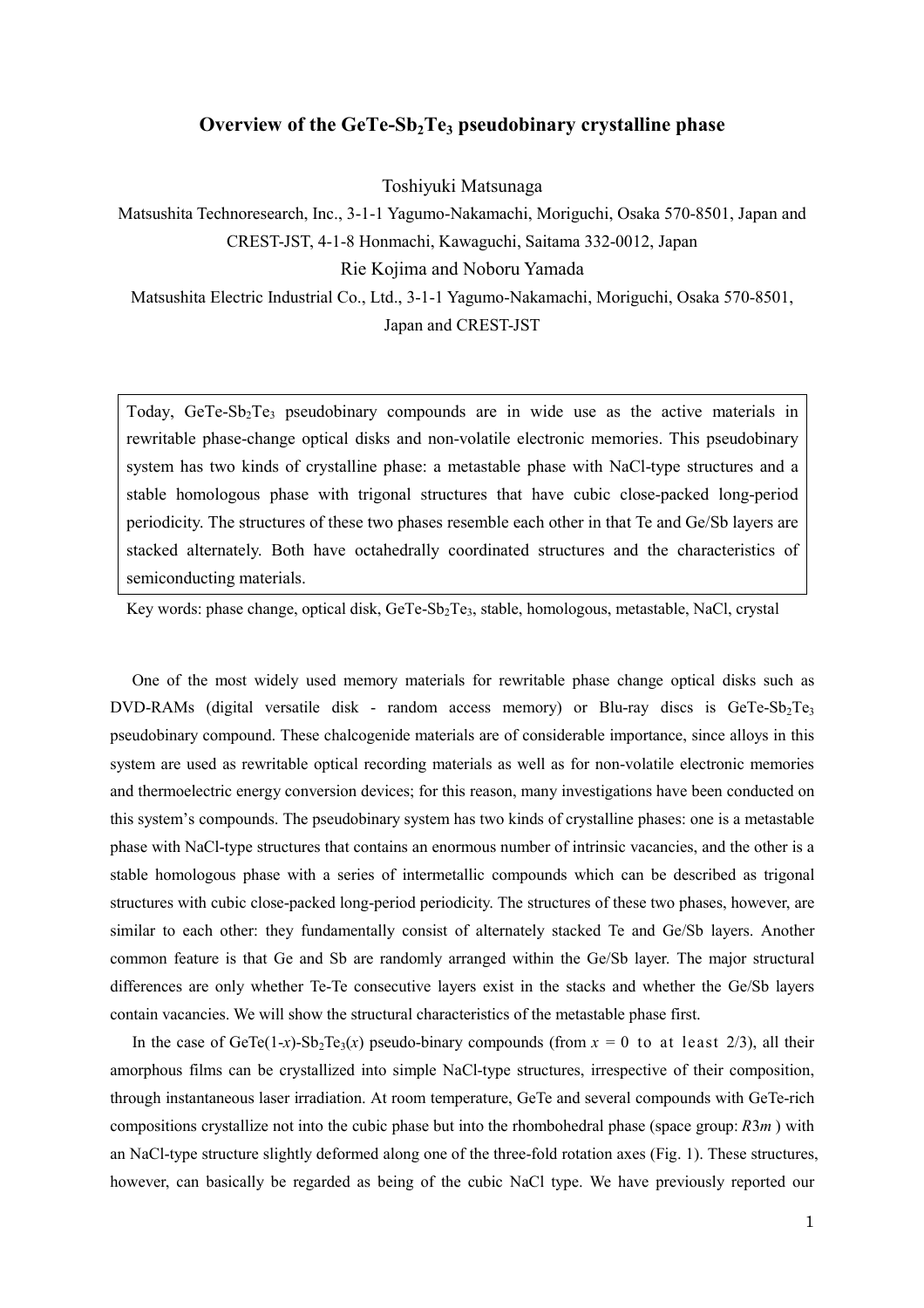structural analysis results for these NaCl-type metastable phases [1], [2], [3]. These cubic structures belong to the  $Fm\overline{3}m$  space group. Te occupies 100% of the 4(*a*) sites, while Ge, Sb, and vacancies are randomly located at the  $4(b)$  sites, regardless of the compound's composition. In each of these structures, which can be regarded as a six-layer homologous structure in hexagonal notation, every atom is coordinated by six neighboring atoms, forming an octahedron. Each atom is connected with its adjacent six atoms through orthogonal  $p-p$  covalent bondings. The bonding electrons occupy only the valence band, which is chiefly formed by the bonding molecular orbitals in the periodicity of the crystal lattice, resulting in a stable structure. An Sb atom, which is a Group  $V$  element, has three  $p$  electrons, meaning that it has one excess  $p$ electron compared with Ge (a Group IV element). When GeTe is replaced by  $Sb_2Te_3$ , therefore, a vacancy is generated at the rate of two substituted Sb atoms to retain the closed shell structure of the p orbitals, as in the case of GeTe. These metastable compounds, including GeTe, are all compound semiconductors in which outermost electrons occupy only the valence band, provided no defects are present in the crystal except for the above intrinsic vacancies [4]. According to the mechanism of vacancy creation, the fraction of these vacancies in the Na sites  $v(x)$  is expected to change continuously in proportion to  $x/(1 + 2x)$ ; as demonstrated in Fig. 2, this composition dependence of the vacancy fraction has been experimentally confirmed. This Figure shows that an enormous number of vacancies are present in the crystal, especially in  $Sb_2Te_3$ -rich compositions. The numerous vacancies are likely to relieve the volume expansion accompanied by the increase in  $Sb_2Te_3$ ; in fact, the cubic root unit cell volume  $V^{1/3}(x)$  has a strong correlation with the vacancy rate  $v(x)$ , as seen in the same Figure [4]. These vacancies will also cause a very large disordering of the atomic arrangement. It has been pointed out that disorder of this type is caused in the metastable Ge<sub>2</sub>Sb<sub>2</sub>Te<sub>5</sub> crystal [5, 6]. We reexamined the atomic arrangement in this metastable crystal by PDF (Pair Distribution Function) [7] analysis using the x-ray diffraction data. The results obtained are shown in Table I and Figure 3. As shown in this Table, large atomic displacements of Ge and Sb were detected also in our analysis. This result shows, of course, no more than one of many possible disordered atomic arrangements, although, the shift vectors from their equilibrium positions are almost randomly oriented; in other words, this static disorder has little preferred orientation. This has been also confirmed by our RMC (Reverse Monte Carlo) analysis [8]. The vacancies are randomly distributed in the crystals; for the diffraction patterns from these metastable crystals exhibit no additional peak, showing that the symmetry declines owing to ordering of the vacancies. Every atomic arrangement in these metastable crystals therefore holds a cubic or rhombohedral lattice symmetry, retaining its lattice periodicity. Next, we will show the structural characteristics of the stable phase.

It is known that in a thermally equilibrated state, the GeTe-Sb<sub>2</sub>Te<sub>3</sub> pseudobinary system forms various intermetallic compounds represented by the chemical formula  $(GeTe)<sub>n</sub>(Sb<sub>2</sub>Te<sub>3</sub>)<sub>m</sub>$  [9]. These compounds, which are known as a homologous series, can be described as structures with cubic close-packed periodicity (*···abcabc*···), where the stacking rules of the Ge, Sb, and Te layers differ from each other. In these compounds,  $Ge_3Sb_2Te_6$  [10],  $Ge_2Sb_2Te_5$  [2],  $Ge_1Sb_2Te_4$  [1], [9],  $Ge_1Sb_4Te_7$  [11] and  $Sb_2Te_3$  [12] have already been analyzed in detail by X-ray diffraction. Every structure of these stable compounds can be understood as a cubic closed packed structure of the basic structural unit, an NaCl slab (S), as shown below and in Fig. 4.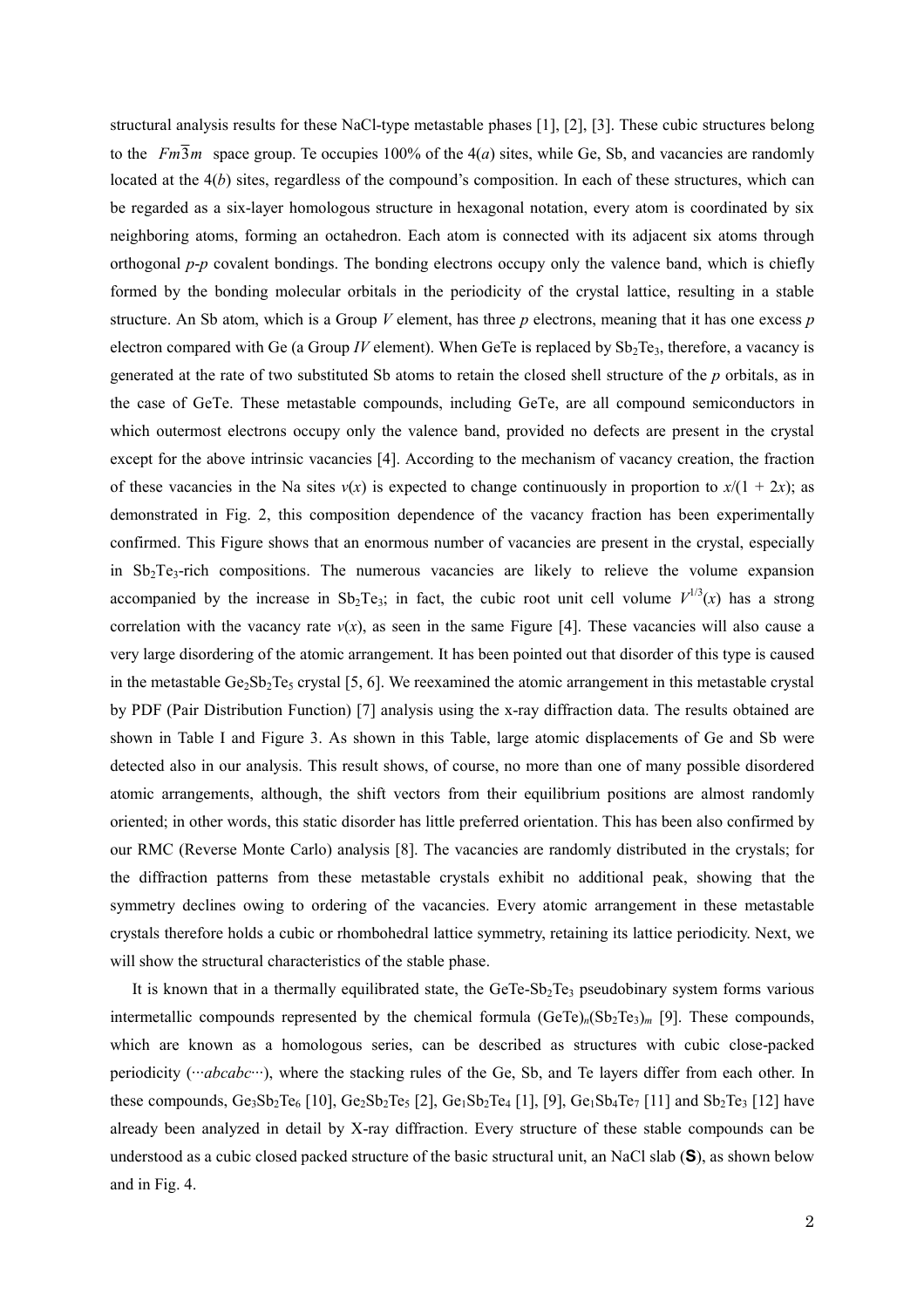

These are the perfectly ordered structural models. Each NaCl slab also consists of alternating stacks of Te and Ge/Sb layers, and both ends of the slab are covered with Te layers without exception, except for GeTe. GeTe  $(n = 1, m = 0)$  is an NaCl-type structure in which a six-layered structure with alternate stacks of Te and Ge/Sb layers repeats infinitely along the c-axis (S∞). In all of these compounds, every atom is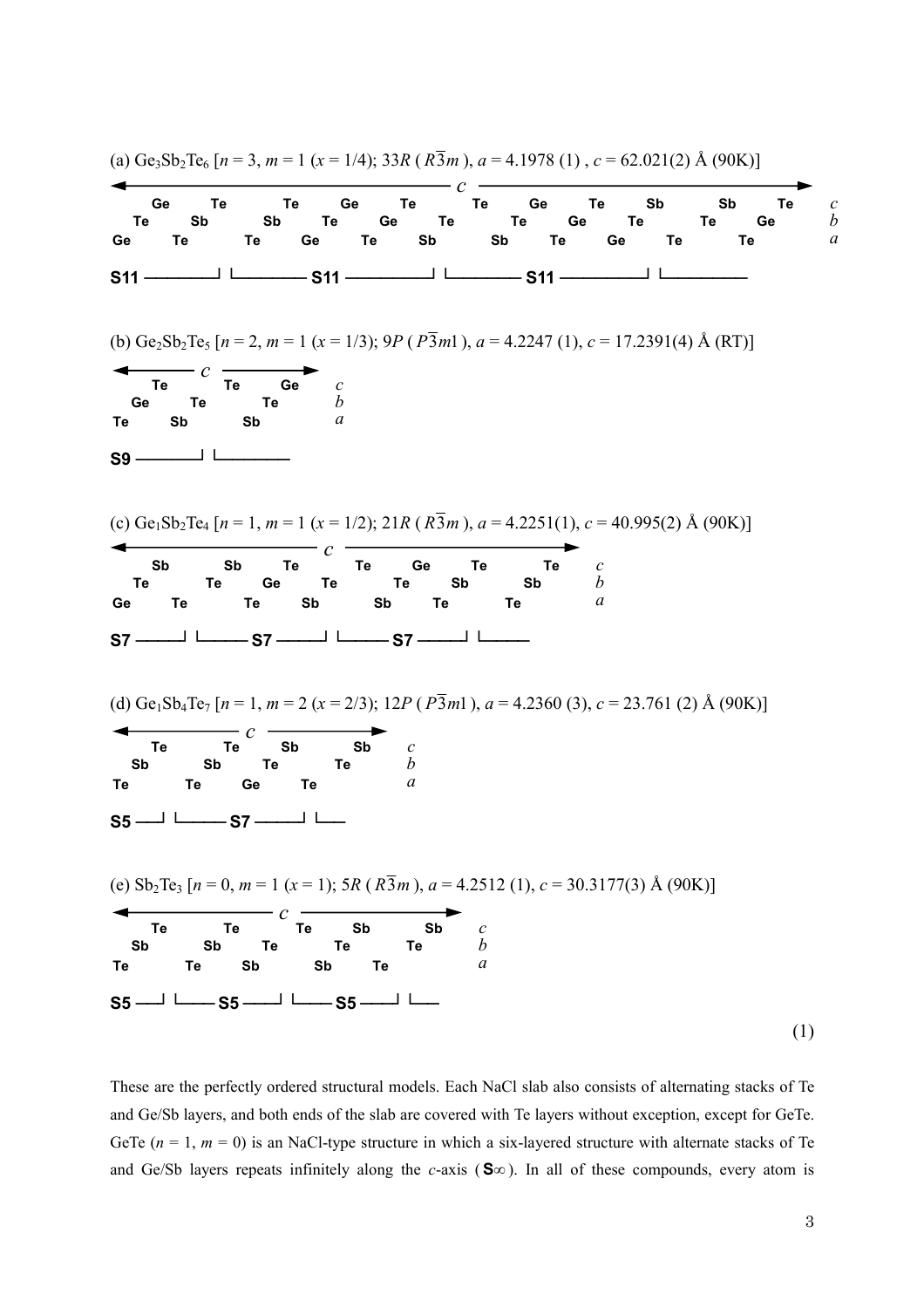coordinated by six atoms. However, except for the atoms at the center layer of the slabs, the other atoms have  $3 + 3$  neighbors at shorter and longer distances, which scatters interatomic distances from 2.9 to 3.8 Å. Those for Ge-Te and Sb-Te pairs are in the range of 2.9~3.2 Å, whereas the Te–Te distance (about  $3.6 \sim$ 3.8 Å) between the neighboring two NaCl slabs is markedly longer than the others, which makes the interplanar distance between Te–Te layers longer than any of the others. These consecutive Te layers, namely the neighboring two NaCl slabs, are assumed to be connected by a weak interaction such as van der Waals bonding; on the other hand, the atoms within the slabs are considered to be strongly connected with adjacent atoms by covalent bonding [13]. It is known that, when heating metastable NaCl structures, they transform into corresponding homologous structures showing exothermic peaks in their DSC (Differential Scanning Calorimetry) curves [14], meaning that homologous structures are, as a matter of course, more stable than the corresponding metastable ones. This suggests that the atoms inside the NaCl slabs are connected by more stable covalent bonds than those in the metastable crystal, which is demonstrated by the reduction of the mean volume per single atom shown in Fig. 2(b). Another feature of the atomic configuration of these stable compounds is that the Te atoms fully occupy their specific sites, unlike the Ge and Sb atoms, which are scattered across their sites in the same way as in a metastable structure. The ratio of Ge and Sb, however, differs between sites and compounds; generally, Ge atoms prefer to be located around the centers of the NaCl slabs, whereas Te atoms congregate near the Te-Te consecutive layers (see Fig. 4). If the Ge and Sb atoms individually occupy their preferred sites according to an atomic distribution pattern that satisfies their stoichiometric compositions, the structures of these materials can be approximated by the perfectly ordered ones shown in the stacking sequences (1). Figure 5 shows some of the densities of state (DOS) obtained by band calculations using these perfectly ordered structural models. The DOS diagrams for these materials show that (narrow) band gaps are present between the valence and conduction bands, as expected. Shelimova et al. [15] experimentally observed that a series of  $(GeTe)<sub>n</sub>(Sb<sub>2</sub>Te<sub>3</sub>)<sub>m</sub>$  homologous compounds are degenerated p-type semiconductors, strongly suggesting that these compounds are all, provided they have no defects in their crystals, semiconducting materials as well as being in a metastable phase. Shelimova and her colleagues have also found, in their laborious work on several chalcogenide compound systems besides the GeTe-Sb<sub>2</sub>Te<sub>3</sub> pseudobinary system, that some other new homologous structures  $[Ge_4Sb_2Te_7(39R), Ge_1Sb_6Te_{10}(51R), Ge_1Sb_8Te_{13}(66R), etc.]$  exist in these systems (for example, see reference [16]). We intend to analyze the precise structures of these compounds and reveal their crystallographic properties.

The NaCl-type structure in the metastable phase crystallizes into a six-layer cubic close-packed structure in which the Ge/Sb layer and Te layers are alternately stacked. The Ge/Sb layer in the metastable phase contains as much as  $x/(1 + 2x)$  (for example, 20 at. % vacancies in the metastable Ge<sub>2</sub>Sb<sub>2</sub>Te<sub>5</sub> crystal), which makes the structure very sparse spatially. The mean volume per single atom is, therefore, larger than that in the stable phase [see Fig. 2(b)]. On the other hand, in the stable phase, Te and Ge/Sb are stacked alternately  $2n+5m$  times to form an NaCl slab, and then the slabs are stacked to construct a long-period cubic close-packed trigonal structure. Te layers cover both ends of a slab. In addition, the stable phase has no intrinsic vacancies in the Ge/Sb layer, unlike the metastable phase. The structures of the metastable phase and stable phase, however, are similar to each other; basically Te and Ge/Sb are stacked alternately. Both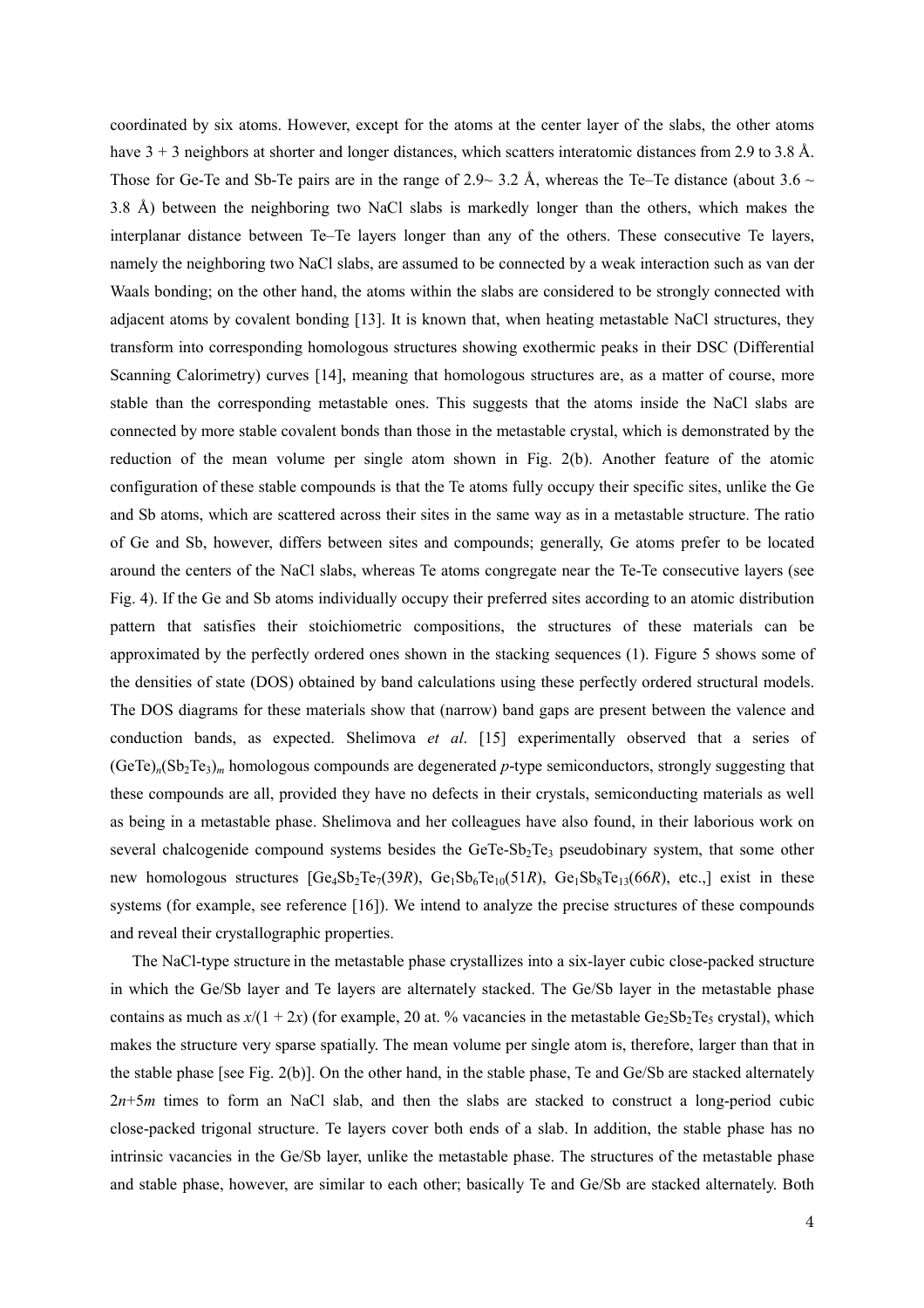have regular or distorted octahedral coordination structures and the characteristics of a semiconducting material. Another common feature is that Ge and Sb are randomly arranged to make the Ge/Sb layer. The major structural differences are, as mentioned above, only whether Te-Te consecutive layers are present in the stacking and whether the Ge/Sb layers contain vacancies.

A part of this work was supported by CREST "X-ray pinpoint structural measurement project —Development of the spatial- and time-resolved structural study for nano-materials and devices—" from Japan Science and Technology Agency. The synchrotron radiation experiments to reveal crystal structures were performed on BL02B2 at SPring-8 with the approval of the Japan Synchrotron Radiation Research Institute (JASRI). The structural models in Fig. 4 were displayed using Java Structure Viewer (JSV 1.08 lite) created by Dr Steffen Weber.

## REFERENCES

- [1] T. Matsunaga and N. Yamada, Phys. Rev. B 69, 104111 (2004).
- [2] T. Matsunaga, N. Yamada, and Y. Kubota, Acta crystallogr. B 60, 685 (2004).
- [3] T. Matsunaga, R. Kojima, N. Yamada, K. Kifune, Y. Kubota, and M. Takata, Acta crystallogr. B 63, 346 (2007).
- [4] T. Matsunaga, R. Kojima, N. Yamada, K. Kifune, Y. Kubota, Toshikazu Tabata, and M. Takata, Inorg. Chem. 45, 5, 2235 (2006).
- [5] A. V. Kolobov, P. Fons, A. I. Frenkel, A. L. Ankudinov, J. Tominaga, and T. Uruga, Nat. Mater. 3, 703 (2004).
- [6] S. Shamoto, N. Yamada, T. Matsunaga, T. Proffen, J. W. Richardson, J. H. Chung and T. Egami: Appl. Phys. Lett. 86, 081904 (2005).
- [7] C. L. Farrow, P. Juhás, J. W. Liu, D. Bryndin, E. S. Božin, J. Bloch, Th. Proffen, and S. J. L. Billinge, J. Phys.: Condens. Matter. 19, 335219 (2007).
- [8] S. Kohara, K. Kato, S. Kimura, H. Tanaka, T. Usuki, K. Suzuya, H. Tanaka, Y. Moritomo, T. Matsunaga, N. Yamada, Y. Tanaka, H. Suematsu, and M. Takata, Appl. Phys. Lett. 89, 201910 (2006).
- [9] O. G. Karpinsky, L. E. Shelimova, M. A. Kretova, and J-P. Fleurial, *J. Alloys Compd.* **268**, 112 (1998).
- [10] T. Matsunaga, R. Kojima, N. Yamada, K. Kifune, Y. Kubota, and M. Takata, Appl. Phys. Lett. 90, 161919 (2007).
- [11] T. Matsunaga, R. Kojima, N. Yamada, K. Kifune, Y. Kubota, and M. Takata, Phys. Rev. Lett. (under submission).
- [12] T. L. Anderson and H. B. Krause, *Acta Crystallogr.* B **30**, 1307 (1974).
- [13] O. G. Karpinsky, L. E. Shelimova, M. A. Kretova, and J-P. Fleurial, *J. Alloys Compd.* **268**, 112 (1998).
- [14] N. Yamada, E. Ohno, K. Nishiuchi, and N. Akahira, J. Appl. Phys. 69, 5, 2849 (1991).
- [15] L. E. Shelimova, O. G. Karpinskii, P. P. Konstantinov, M. A. Kretova, E. S. Avilov, and V. S. Zemskov; Inorg. Mater. 37, 4 (2001), 342
- [16] L. E. Shelimova, O. G. Karpinskii, V. S. Zemskov, and P. P. Konstantinov; Inorg. Mater. 36, 3 (2000), 235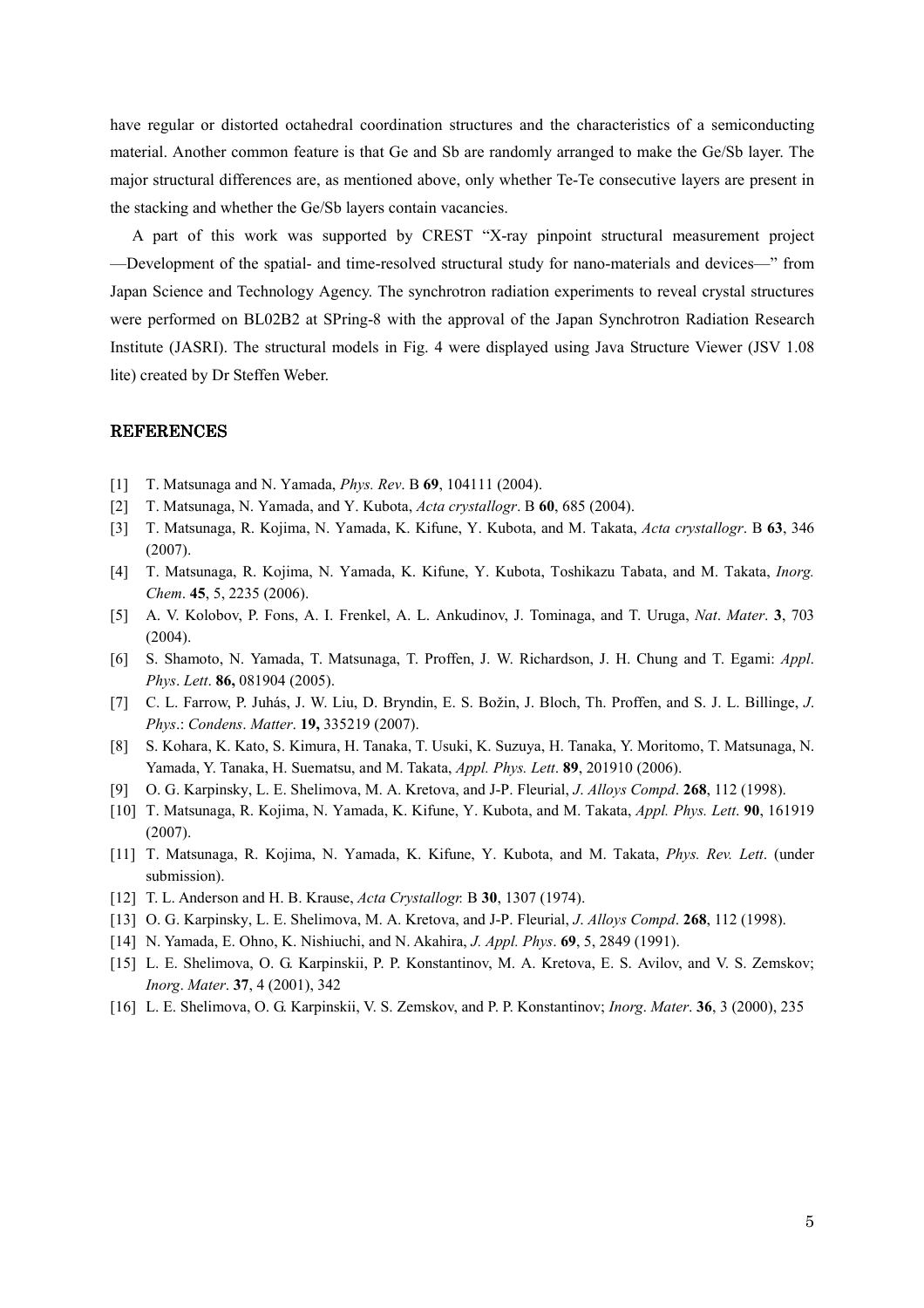



Fig. 1. Structure of the distorted NaCl-type low-temperature phase  $(R3m)$  shown with both the rhombohedral (gray thick lines) and hexagonal (black thin lines) unit cells in the left-hand Figure. Black circles indicate Te atoms, whereas grey ones represent Ge/Sb atoms and vacancies. The NaCl-type cubic structure of the high-temperature phase, framed by thin solid lines, is slightly deformed in the low-temperature phase, as shown in the right-hand Figure.



Fig. 2. (a: top) Composition dependence of the g parameter for the NaCl-type metastable compounds, which indicates site occupancy of  $Ge + Sb$  atoms at Na sites, shown by black circles, and that of the cubic root *unit cell* volume  $(V^{1/3})$  by open squares. The horizontal axis, x, indicates the fraction of  $Sb_2Te_3$  in the GeTe -  $Sb_2Te_3$  pseudo-binary system. The curves in the Figure are (i):  $1-v(x)$  and (ii):  $a + bv(x)$ , which is the least squares fitting result obtained by taking vacancy contribution into account (see Ref. [4]). (b: bottom) Temperature dependence of the mean volume per single atom. Squares and triangles show those of the metastable and stable phase, respectively. The data for  $Sb<sub>2</sub>Te<sub>3</sub>$  was quoted from reference [12].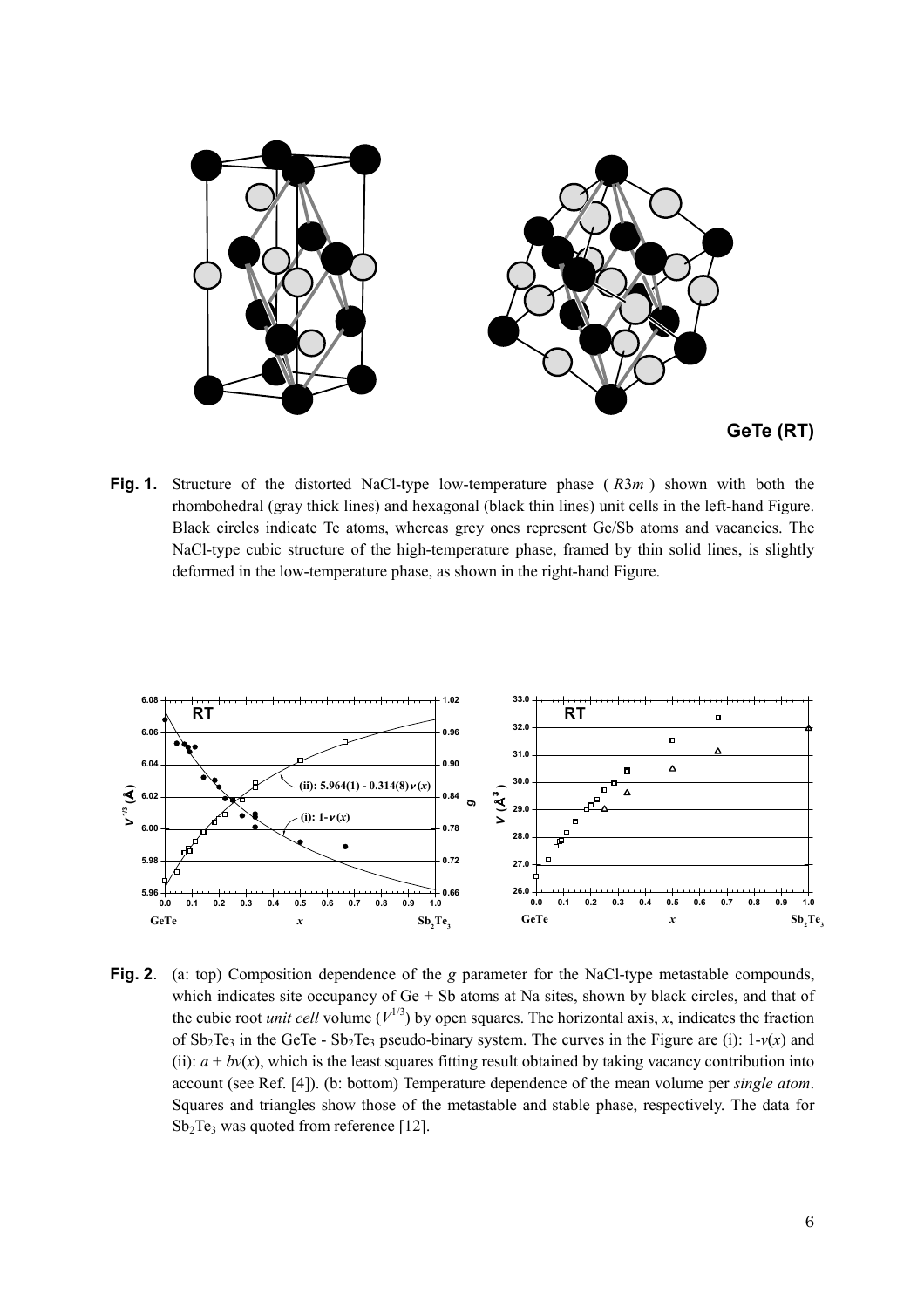**Table I.** Refined local crystallographic parameters for 8 sites model [6] of the metastable  $Ge_2Sb_2Te_5$ crystal at 90 K. We assumed a cubic unit cell, which corresponds to that of the NaCl-type structure for this metastable phase, to estimate the disorder of the atomic configuration. The lattice constant was determined to be  $a=6.00953(1)$  Å and the final R-factor is 6.1%.

|           | $\boldsymbol{x}$ | v           | Z.       | $\boldsymbol{g}$ | $B$ eq (Å^2) |
|-----------|------------------|-------------|----------|------------------|--------------|
| <b>Ge</b> | 0.529(1)         | 0.515(2)    | 0.518(2) | 0.4              | 1.56         |
| <b>Ge</b> | 0.476(1)         | 0.026(2)    | 0.016(2) | 0.4              | 1.56         |
| <b>Ge</b> | 0.016(3)         | 0.460(1)    | 0.014(4) | 0.4              | 1.56         |
| <b>Ge</b> | 0.008(1)         | $-0.007(1)$ | 0.447(1) | 0.4              | 1.56         |
| <b>Sb</b> | 0.476(1)         | 0.482(1)    | 0.520(1) | 0.4              | 1.39         |
| <b>Sb</b> | 0.530(1)         | $-0.007(1)$ | 0.007(1) | 0.4              | 1.39         |
| <b>Sb</b> | 0.025(2)         | 0.525(1)    | 0.019(2) | 0.4              | 1.39         |
| <b>Sb</b> | 0.016(1)         | $-0.014(2)$ | 0.524(1) | 0.4              | 1.39         |
| <b>Te</b> | 0                | 0           | 0        | $\mathbf{1}$     | 0.99         |
| Te        | $\mathbf{0}$     | 0.503(1)    | 0.503    | 1                | 0.99         |
| Te        | 0.506(1)         | 0           | 0.501(1) | 1                | 0.99         |
| <b>Te</b> | 0.509(1)         | 0.508(1)    | 0.003(1) |                  | 0.99         |



Fig. 3. Observed (+ marks), calculated (thick gray line), and difference (thin line) pair distribution function profiles in the fitted range of  $2.2 < r < 20.0$  Å. The program PDFgui [7] was used for this analysis.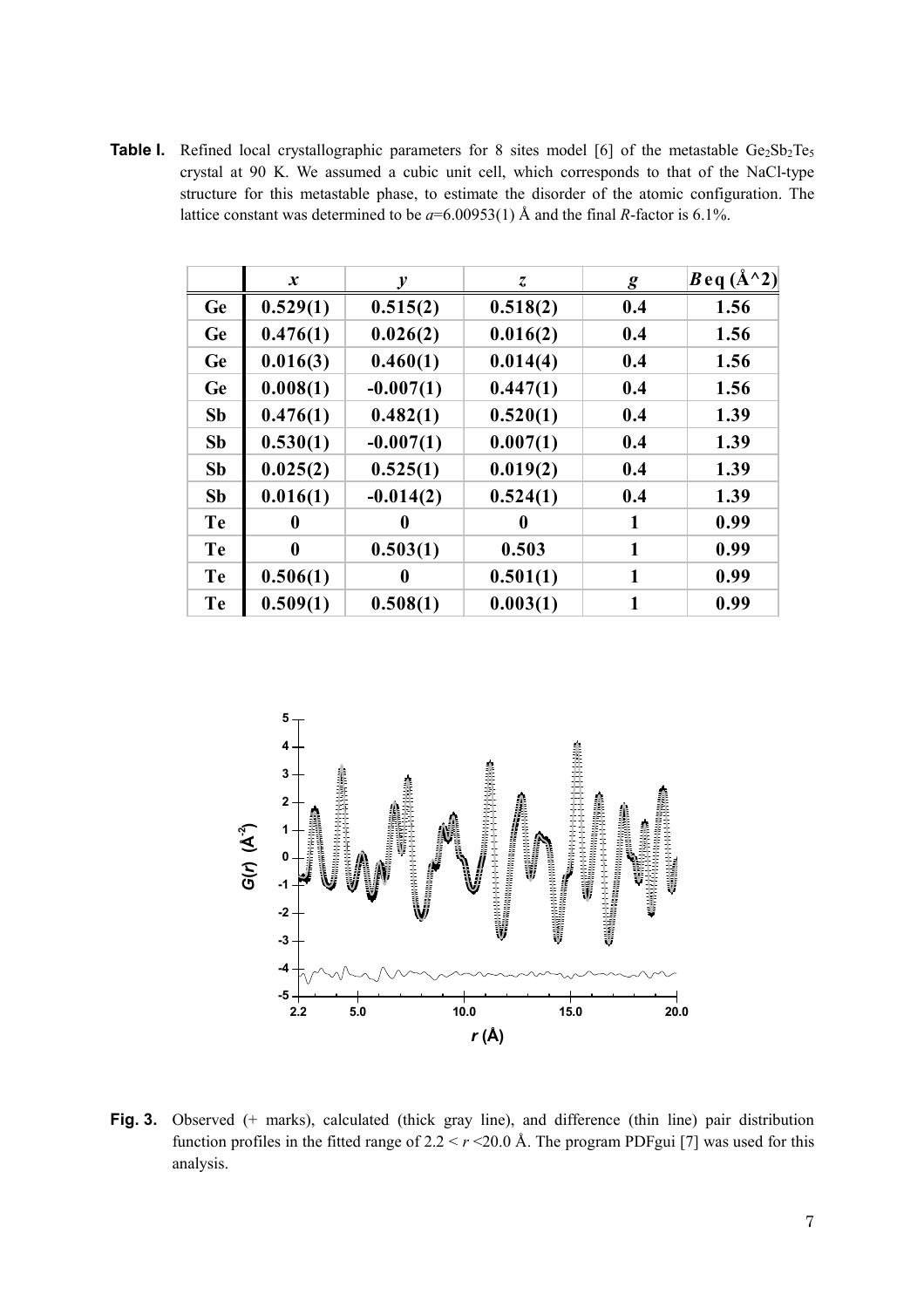

Fig. 4. Structures of the GeTe-Sb<sub>2</sub>Te<sub>3</sub> homologous compounds which have so far been revealed using x-ray diffraction method. Large black and gray circles respectively indicate Te and Sb atoms, whereas small white ones represent Ge atoms. The atomic ratios of Ge and Sb (Ge/Sb) in the actual crystals are indicated beside each model. In these homologous structures, Te-Te consecutive layers are present in their layer stackings without exception.



Fig. 5. DOS diagrams for Ge3Sb2Te6, Ge2Sb2Te5, and Ge1Sb2Te4 obtained using band calculations. Fermi level corresponds to 0 eV. Calculations were performed on each structural model that had perfectly ordered atomic arrangement.